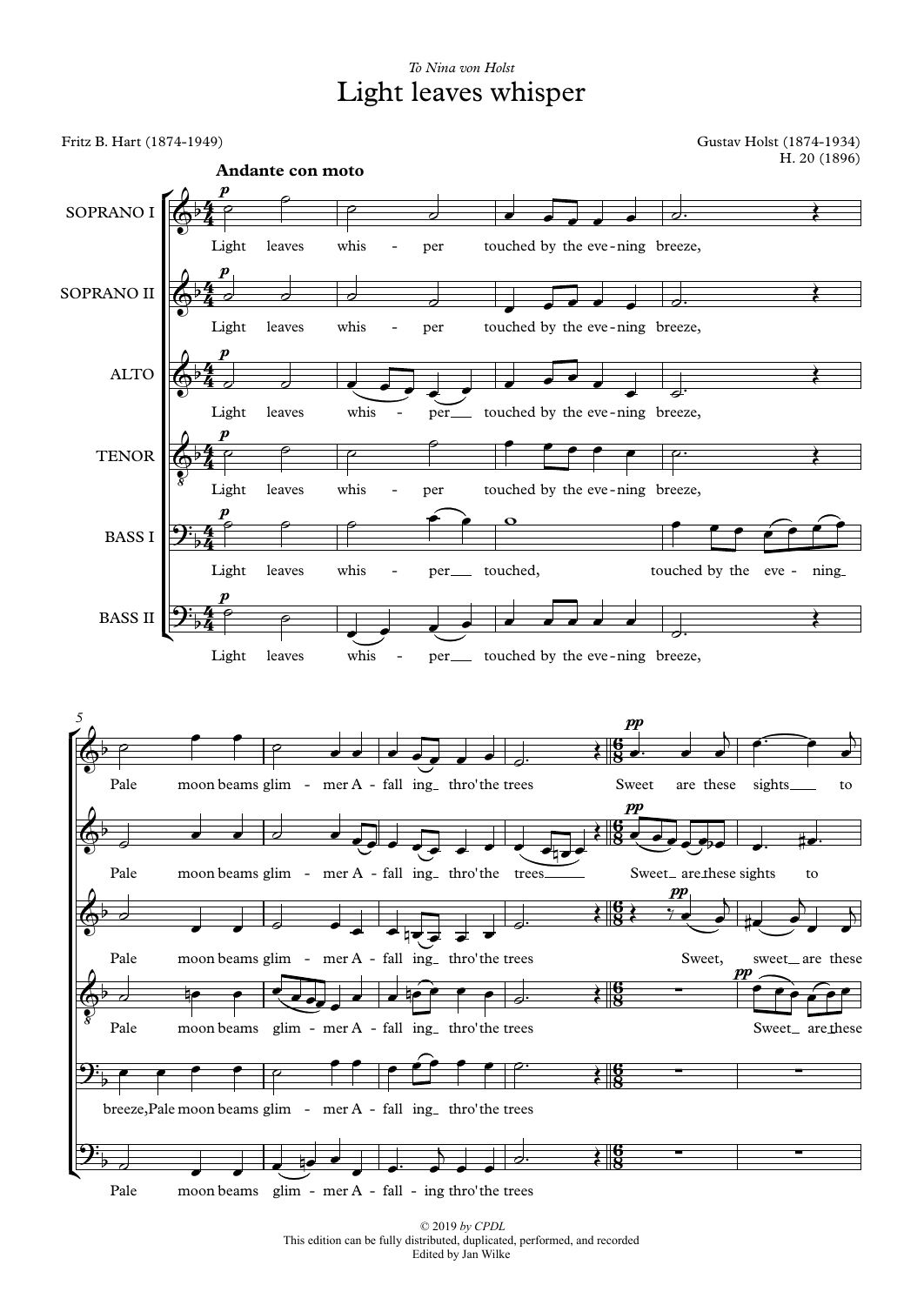



Tho' I can theme'er Un - less  $\mathbf I$ un - der-stand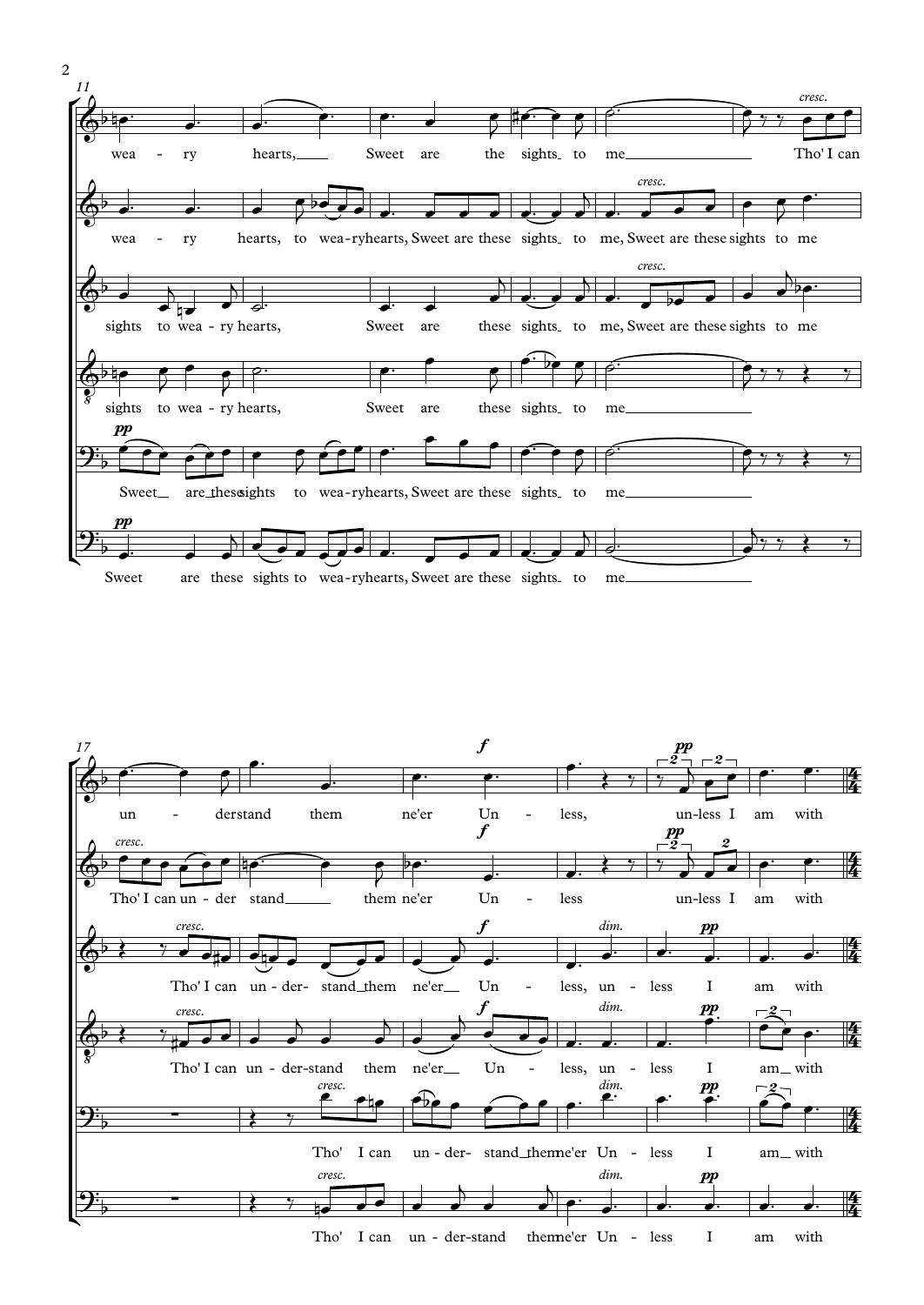